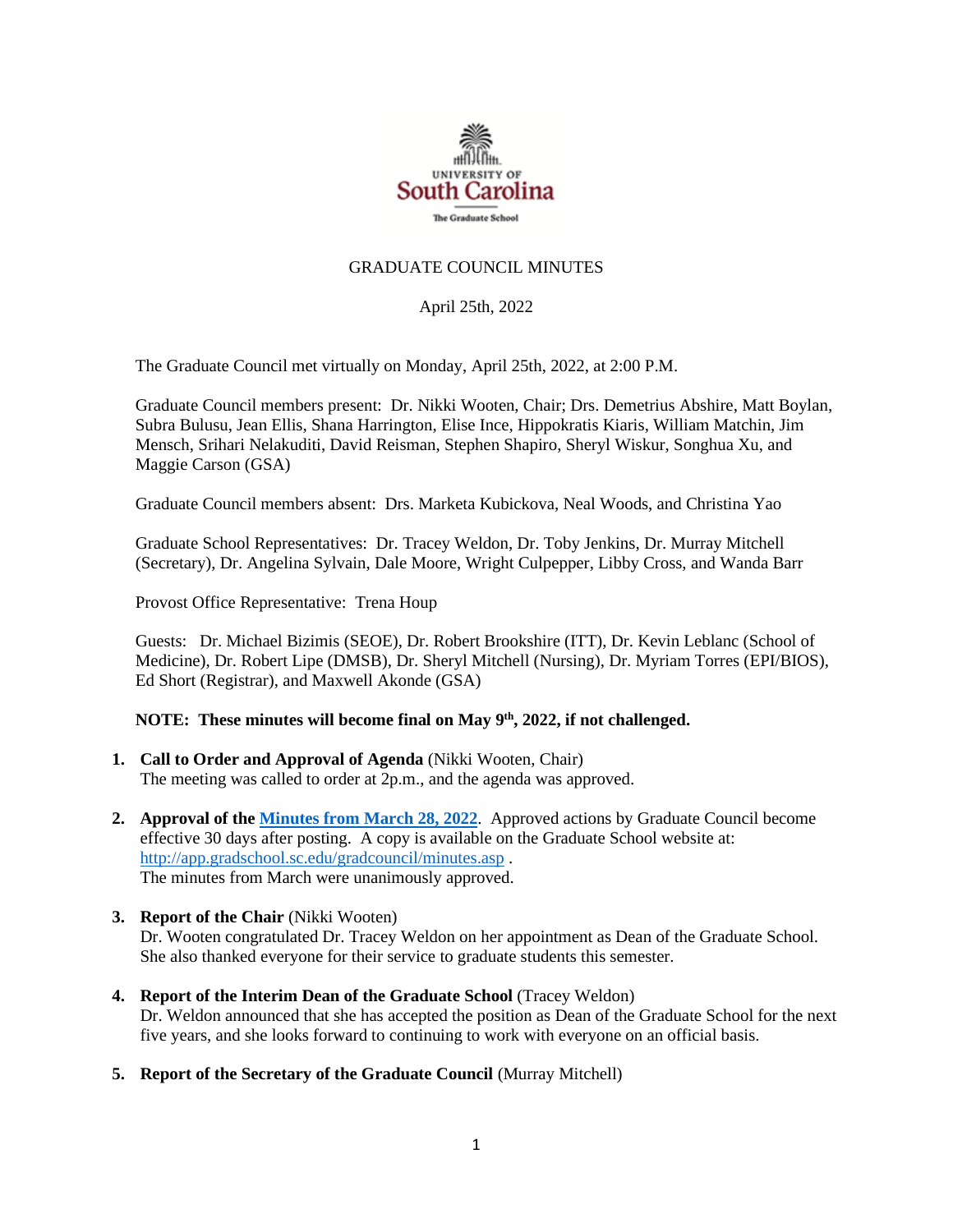Dr. Mitchell also congratulated Dr. Weldon on being named the official Dean of the Graduate School. He also reminded everyone of the next and last meeting of the academic year for Graduate Council will be on May  $9<sup>th</sup>$  at 2p.m. rather than on the fourth Monday of May. He also asked that everyone add this meeting to their schedules. It will be on Microsoft Teams. This meeting will be another opportunity for a little more discussion as to how you would like to hold the first meeting of next academic year. Some of the reactions from folks the last time he inquired about preferences was to suggest that perhaps the new group should have the opportunity to make that decision. Please take a moment to think a bit about your preferences and offer some input at our next meeting on May 9<sup>th</sup>.

He announced that the May  $9<sup>th</sup>$  meeting will be the final meeting for at least seven of our members. They are as follows:

- Matthew Boylan (Math)
- Elise Ince (Marketing)
- Hippokratis Kiaris (Pharmacy)
- Jim Mensch (Athletic Training)
- Neal Woods (Political Science)
- Nikki Wooten (Social Work)
- Songhua Xu (Integrated Information Technology)
- Maggie Carson (GSA)

He is happy to field invitations for new members for Graduate Council. We will be searching for seven members of Graduate Council for next academic year, we will certainly continue to be looking for members who are graduate faculty members who would be willing and available to serve on the various committees that respond to or report to the Graduate Council. He has received one nomination from Music for a new nominee—thanks to Cliff Lehman in Music. He has not heard from anyone else yet. Please only nominate people who would be willing, available, and interested in serving and will indeed have fourth Mondays at 2p.m. free to attend the meetings regardless of if they are in person or virtual. For folks that anticipate in either the fall or the spring semester, having a class that will happen on Monday afternoon at 2p.m., 2:30p.m., or 3p.m. probably their participation as a Graduate Council member is not a best choice for them, but perhaps they would benefit from exploring their interest in one of the several committees that services the Graduate Council. Committee work might be another way to engage with graduate education at this university and make a valued and important contribution to what we do and be available to do that on a time schedule that will fit in and around their other obligations.

## **6. Report of the Interim Associate Dean for Diversity, Equity, and Inclusion, and Associate Director, Grace Jordan McFadden Professors Program** (Toby Jenkins)

Dr. Jenkins shared some updates on recent occurrences. They just closed out Graduate Appreciation Week. They had a few student representatives serve on a planning committee to help them flush out what that week would have in it. They had a few workshops that they encouraged folks to participate in within The Grad Hub to continue to generate energy around and encouraging students to use that space. They did some online daily raffles 3 days per week. They did some raffles that would allow our online out-of-state students to also participate in actively during the week. Approximately 100 students participated in the raffle, and they were able to give away about 70 food gift certificates and coupons to various places like Starbucks, Jersey Mike's, Smoothie King, etc. Most of these incentives were donated and some were purchased.

The capstone of the week was The Inclusive Leadership Symposium, the inaugural symposium that they hosted this year. The response was good. Faculty, staff, and graduate students participated as a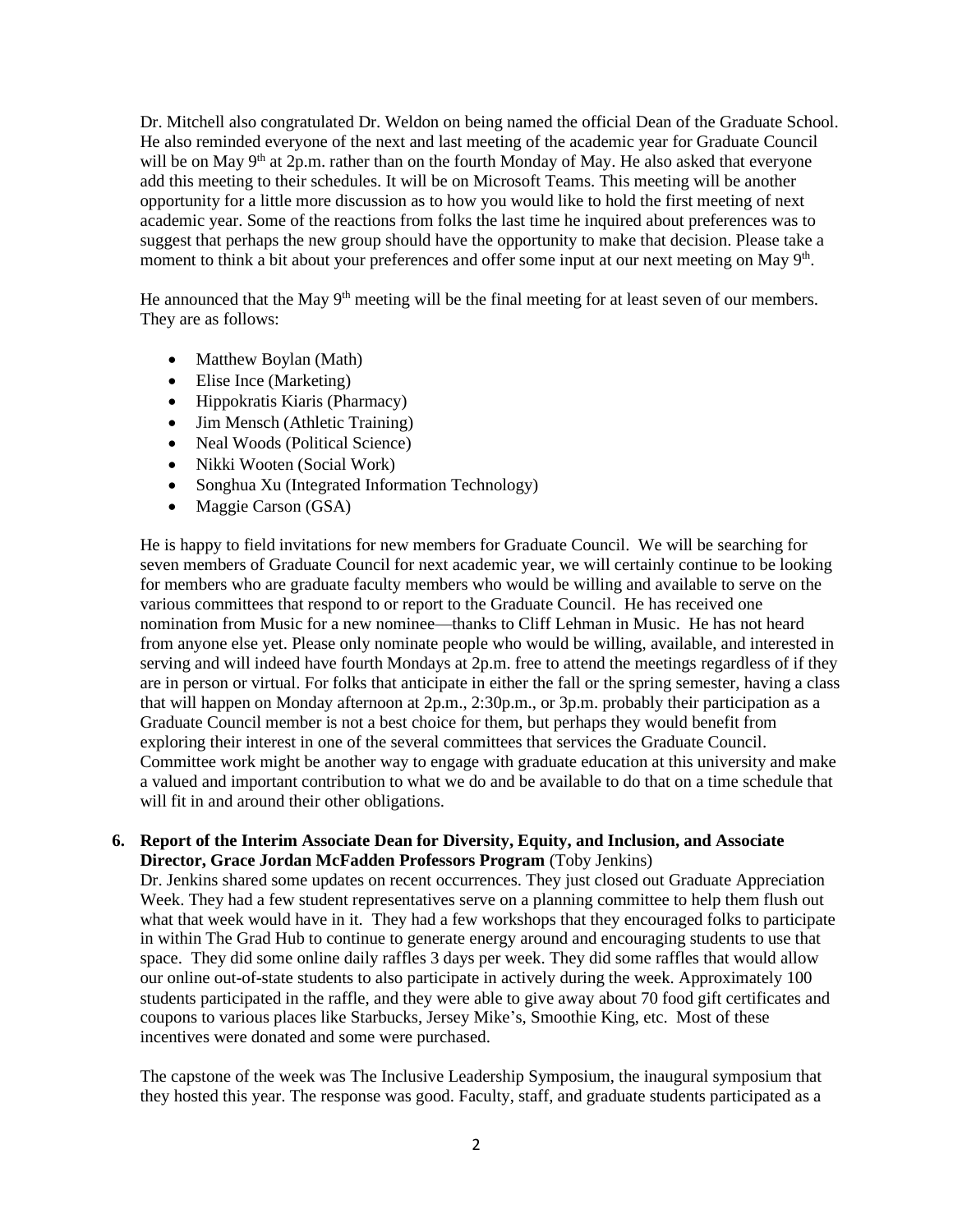collective community. The feedback has been fantastic. The registration was close to 180 and 120 or so attended the event—not capturing the presenters. For the first one, the turnout was outstanding. They look forward to seeing this initiative grow and continue in the coming years.

The Grace Jordan McFadden Professors Program (GJMPP) has delayed contacting programs or nominators to say officially who has been selected as they wait to hear back from offers that have been extended before they officially close out and make the fellowship announcements. They currently have a waitlist as acceptances and declinations are received.

She has been meeting with diversity officers in your various colleges who should be reaching out to many of you in the coming weeks or months about them coming together to host a joint visit day for diversity recruiting into graduate programs. Many programs are already doing this. There is a visit day and particularly as a recruiting opportunity to HBCU students and other underrepresented students. They realized what was happening across individual colleges and recently had a conversation about them hosting a joint day to bring everyone together for a UofSC graduate visit day in the fall. They will come together with some type of shared program during the morning followed by a tour of campus and then break off into the different colleges. The conversation has been had with the diversity officers in the colleges and interest has been shown in this endeavor. Even if all colleges and programs are not interested in participating, there are a few programs that can benefit from the representation in the visit day. You might be receiving communication soon as they are going to move forward with planning a visit day for November of next year. Planning for November of next year will allow UofSC and HBCUs to get through this year's homecoming season.

### **7. Report on Professional Development** (Wright Culpepper)

Wright thanked everyone who played a role with Discover USC on Friday, April  $22<sup>nd</sup>$ . It was a hugely successful event. They will be announcing the winners at some point this week when the VPR's office releases an entire overview of the winners from every competition. It was a wonderful day, and he appreciates every ounce of support they received from the entire university community every year. It was great to be back in person and it was great to several people face-to-face.

Professional Development is already in discussions with GSA. He is scheduling a planning opportunity in the upcoming weeks for a debriefing of activities that took place this academic year. Now is the time to act so that they can make any possible big scale changes. Please feel free to email him with any insight on ideas to grow the program.

#### **8. Report of the Graduate Student Association** (Maggie Carson)

Maggie informed the Graduate Council that GSA has been busy wrapping up their programming for the year. Their second annual Graduate Student Recognition Awards program was a huge success and well-attended. They had 9 award categories and 27 recipients. Those names have been published on their social media, and they will also be included in their upcoming newsletter.

Their last Women's Mentorship Luncheon was last week. It went well and included two excellent speakers—Luke Kennedy from Nephron and Naida Rutherford, Richland County Coroner. Thank you to those who attended and mentored our students. This has been a wonderful pilot program, and they hope to continue next year. The Evening of Pride also took place last week and it also went well.

Graduate Students are asking if there are any plans for graduate student inclusion in the UofSC Awards Day that takes place. The Graduate School has awards, but there isn't really any graduate student recognition during that program, and will those ever be integrated? Dr. Weldon replied that the Awards Day operation is run by the Office of Student Affairs; so, that's a conversation that would need to be had with Anna Edwards at their next meeting.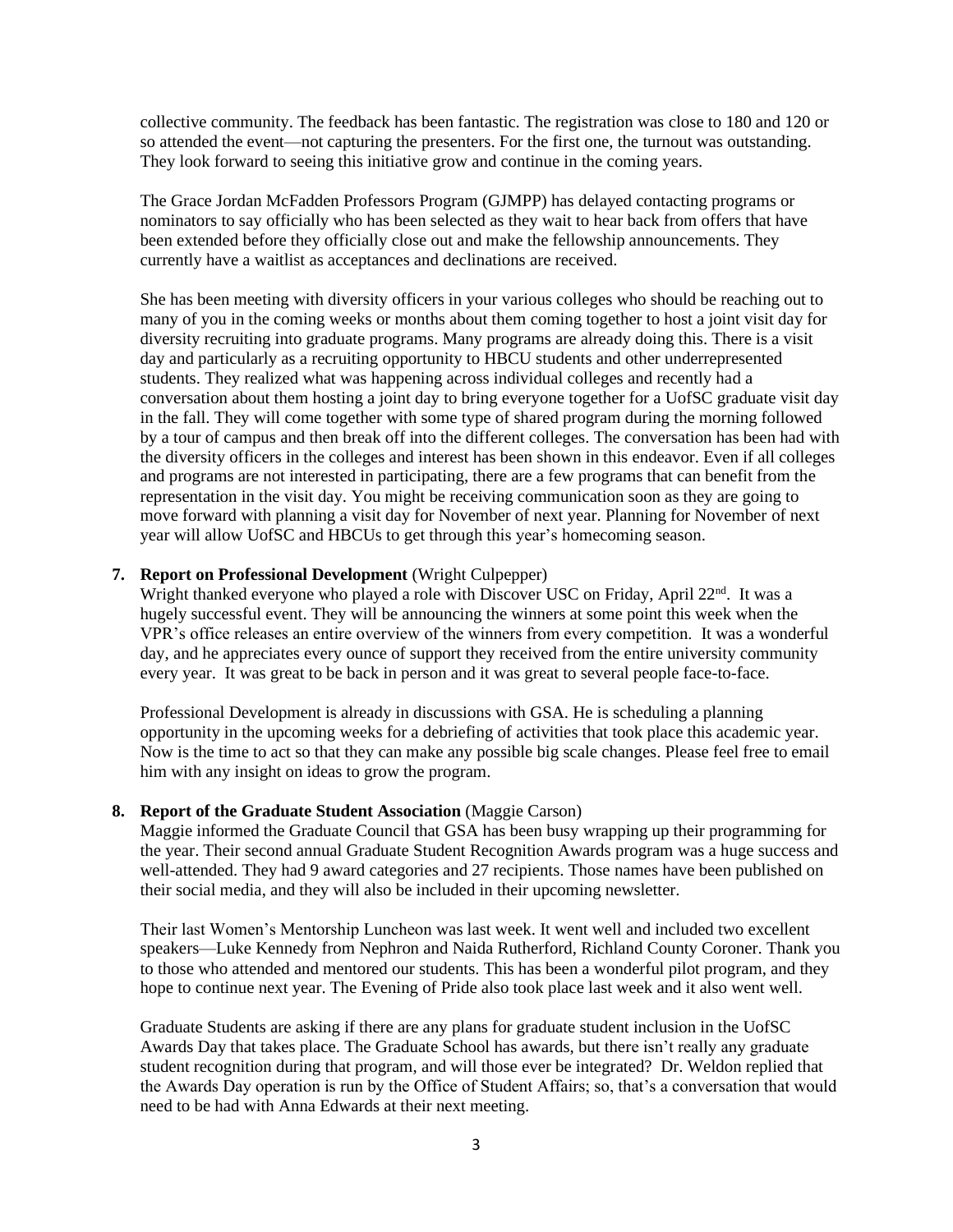Maxwell Akonde, the GSA President for academic year 2022-23, announced a concern about the timeline for the dissertation formatting was moved up this year. Dr. Mitchell replied that the desire on the part of everyone is to encourage students who are working on their dissertation to submit the document that they use when they propose for a format check. In general, the document used for a format check is going to be sufficient if it gives a title page, table of contents, some sense of what a general Chapter 1 would look like typically, an introduction and why this topic matters something related to the literature that supports what is going on or traditionally in Chapter 2, and how you are going to do it or methodology traditionally in Chapter 3, and a list of references. With that much of the document completed, which is foundational to what most proposals would be, if students will submit that document, it means they will create their account in Proquest, and they will get that initial formatting in condition that will closely approximate what they will have to do for their final document clearance. If they do that when they propose their topic, that should be way in advance of when they are working on their final document. That will be after their data are collected, after they have scheduled a meeting with their committee, and when their committee has now given suggestions for what else they want to be fixed. Students would then be able to focus all their attention on those final refinements as opposed to initiating a format clearance when they are 2 weeks from trying to graduate. This is what we are trying to encourage students to do. We are trying to encourage major professors to encourage their students to do that. We are trying to encourage graduate directors to encourage their major professors in their programs to encourage their students to get that format check done very early. So, the intention is not to shorten the time that students must complete their work. It is to encourage them to master one of those critical milestones early in the process so that it hopefully will relieve some of the pressure and frustration that happens at the end of the semester because for some reason, someone has communicated to them that the only way they can submit for a format check is when the document is very nearly complete—which is not true. So, that is the myth that we are trying to overcome and help facilitate students graduating in a timely fashion, not make it harder for them to graduate.

Dr. Weldon added that the deadlines were moved up after her first semester as Interim Dean where she saw more panic than she needed to see as students were realizing that the last minute that they had to complete this process to graduate on time. Our ETD coordinator, along with Dr. Mitchell, have done an incredible job looking at the entire process of trying to understand where we might be able to better educate students, graduate directors, and graduate advisors on what is required for them to graduate in a timely way. More workshops have been added that includes the opportunity for students to submit their proposals early so that they have a clearer sense of what they need to get their dissertations formatted properly early in the process. Doing so will give the students an earlier set of milestones so that they are not pushed to the last minute and not be able to graduate on time. Moving the deadlines up was to better educate everyone about what the process looks like. She has not seen the panic for this semester and does not recall panic from last semester. From where she sits, the process is working. f there are other concerns and implications that this change has created, please make them known.

Dr. Reisman requested an approved minimal sample of what students need to submit. Dr. Mitchell advised that some of those resources are already online, but some of those challenges are that various programs require different formats (such as journal article(s) rather than traditional) and use different referencing styles such as APA, Chicago style, index Medicus, etc. These kinds of things are simple to sort out early, but they become a massive hassle towards the end of the graduation race, while trying to reanalyze, rewrite, and revise concluding implications. All these kinds of questions are addressed during the workshops (face-to-face, asynchronously, online synchronously). We have a variety of templates available as well. We have indeed tried to be responsive to those needs in the hopes of alleviating some of those concerns. Thesis and Dissertation Format Guide and recorded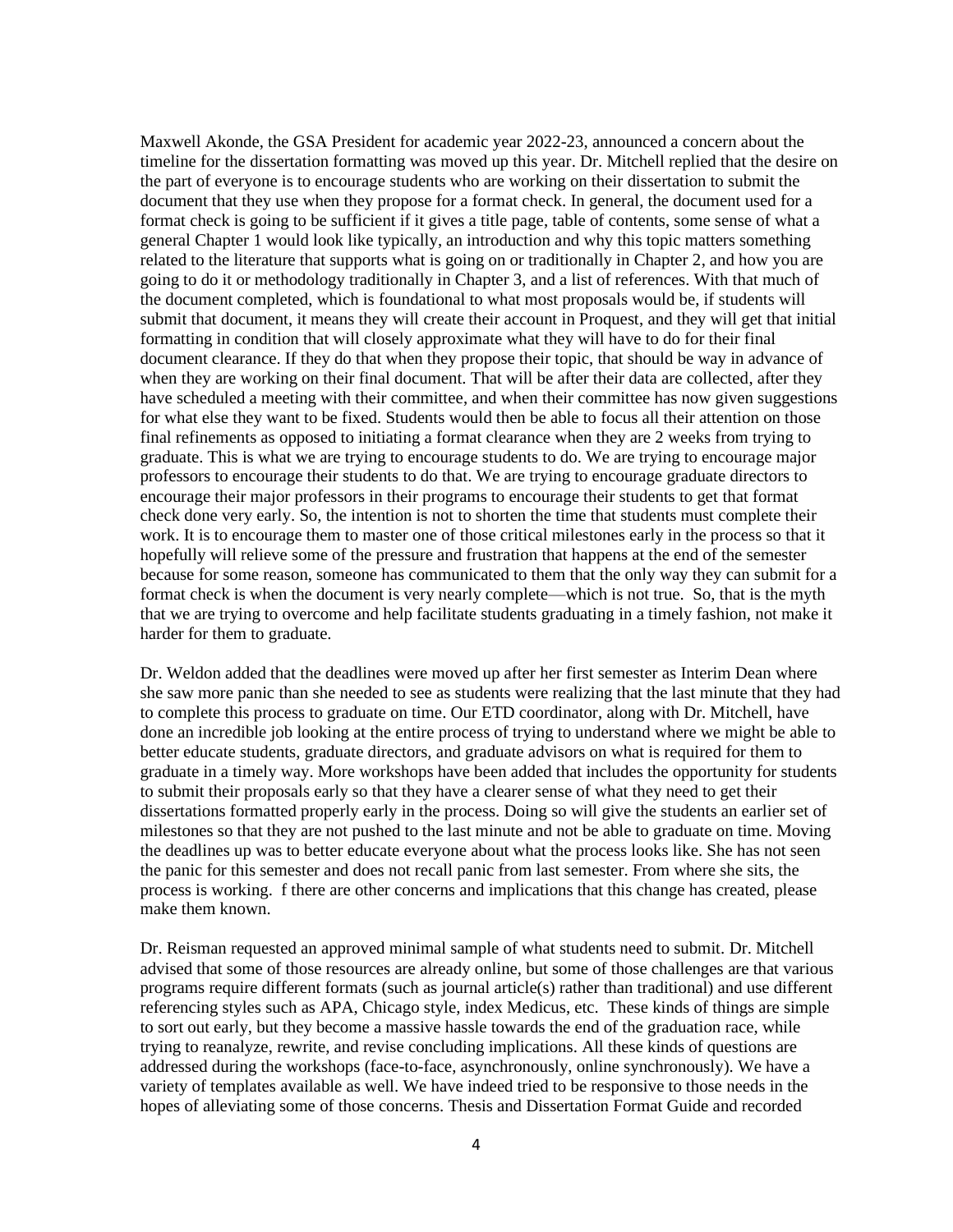webinars are on the Graduate School's Thesis and Dissertation webpage:

[https://www.sc.edu/study/colleges\\_schools/graduate\\_school/academics/thesis\\_and\\_dissertation/index.](https://www.sc.edu/study/colleges_schools/graduate_school/academics/thesis_and_dissertation/index.php) [php](https://www.sc.edu/study/colleges_schools/graduate_school/academics/thesis_and_dissertation/index.php)

- **9. Report of the Academic Policy and Practices Committee** (Stephen Shapiro) No report.
- **10. Report of the 500/600 Level Courses** (Murray Mitchell) This report is presented to Council for informational purposes only; no action is necessary.

### **500/600 Courses for April 2022 Grad Council**

(CCP = Course Change Proposal; NCP=New Course Proposal)

**ARTS 570** (3) Visual Arts Computing (CCP: Fall 2023) **EDML 598** (3) Internship A in the Middle School (CCP: Fall 2023) **ENTR 501** (1-3) Independent Study in Entrepreneurship (NCP: Summer 2022) **MUED 533P** (1) Practicum in Methods of String Instruction I (CCP: Fall 2023) **MUED 534** (2) Methods of String Instruction II (CCP: Fall 2023)

### **11. Associate Graduate Faculty Nominations** (Murray Mitchell)

None at this time.

### **12. Fellowships and Scholarships Committee** (Jean Ellis)

Dr. Ellis reported that Fellowships and Scholarships Committee has almost wrapped up for the year, and gave updates on the following:

Regarding current student awards:

They recommended winners for Community Engagements, Leadership, Research, Teaching (2x), and the Trustee Award (Patterson, Royal, Parkinson, Reeve). They are waiting on confirmation of those.

Recruiting awards: They recommended awards for the Trustee Recruiting Fellowships (Patterson and Scott)

Twelve students have accepted the Presidential Fellowship; so, this class is full.

The committee is meeting virtually in May to discuss possible improvements to the fellowships and scholarships process to present for consideration to the Dean.

She acknowledged the work of the committee that comprises Dr. Marketa Kubickova and Dr. Jim Mensch from this committee and our 'external' members Dr. Jason Bakos, Dr. Andrew Gross, and Dr. Greg Stuart.

### **13. Report of Science, Math, and Related Professional Programs Committee** (Hippokratis Kiaris)

Below is a list of proposals reviewed by the Committee. Each curricular action can be viewed at this Public Agenda review site:

<https://sc.edu/programproposal/agenda/?id=115&code=GCO>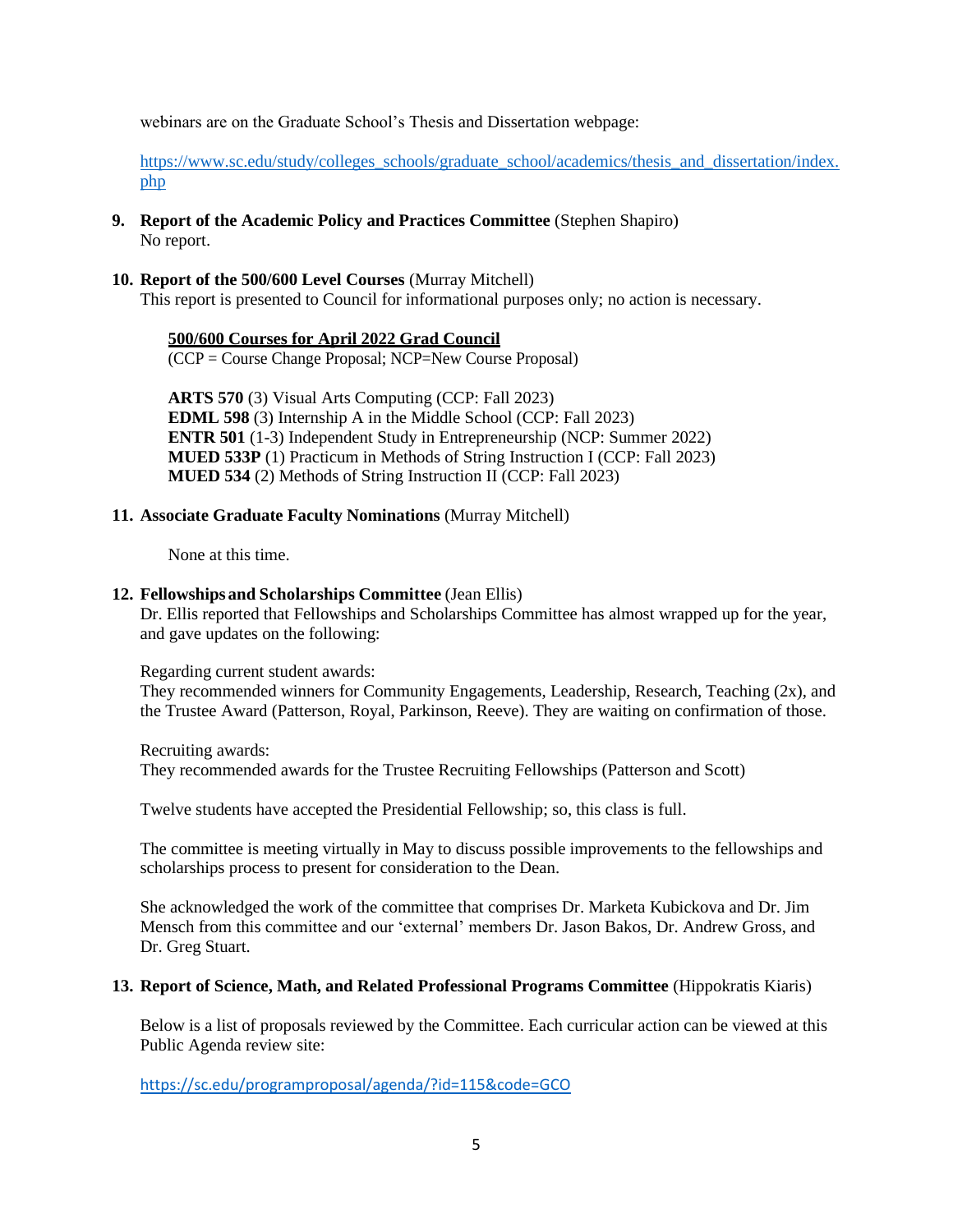At this Public Agenda link, the individual proposals are not live-linked, but agenda items are listed in alphabetical order. To view the full proposals, GC members and Committee Chairs still need to go to the Committee Review site, and filter for "Committees", then for the "Committee" called "Added to Grad Council agenda."

- **CIVE Major / Degree Program**, Civil Engineering, M.S., Engineering & Computing, Change Program: Fall 2023
- **CSCE 775** (3) Deep Reinforcement Learning, Engineering & Computing, NCP: Summer 2022
- **ITEC 799** (1-6) Thesis Preparation, Engineering & Computing, NCP: Summer 2022
- **MATH Major / Degree Program, MS** in Mathematics, Arts and Sciences, Change Program: Fall 2022
- **MATH Major / Degree Program**, PhD in Mathematics, Arts and Sciences, Change Program: Fall 2022
- **MATH Major / Degree Program**, MM in Mathematics, Arts and Sciences, Change Program: Fall 2022
- **MATH Major / Degree Program**, MA in Mathematics, Arts and Sciences, Change Program: Fall 2022
- **NURS 855** (3) Measurement in Biobehavioral Research, Nursing, NCP: Summer 2022
- **NURS 856** (3) Research Literature Synthesis, Nursing, NCP: Fall 2022
- **NURS 899** (1-6) Dissertation Preparation, Nursing, CCP: Fall 2023

# *These proposals were unanimously approved by Graduate Council.*

# **14. Report of the Humanities, Social Sciences, Education, and Related Professional Programs Committee** (Jim Mensch)

Below is a list of proposals reviewed by the Committee. Each curricular action can be viewed at this Public Agenda review site:

## <https://sc.edu/programproposal/agenda/?id=115&code=GCO>

At this Public Agenda link, the individual proposals are not live-linked, but agenda items are listed in alphabetical order. To view the full proposals, GC members and Committee Chairs still need to go to the Committee Review site, and filter for "Committees", then for the "Committee" called "Added to Grad Council agenda."

- **BADM Dual Degree Program**, Business Administration/Pharmacy, MBA/Pharm D., Business, Change Program: Fall 2023.
- **CRJU 816** (3) Applied Quantitative Data Analysis, Arts and Sciences, CCP: Fall 2023
- **EDEL 743** (3) Studies and Internship in Teaching Social Studies Elementary, Education, CCP: Summer 2022
- **EDEL 790** (9) MAT Internship in Elementary Education, Education, CCP: Summer 2022
- **ELDP 700** (3) Introduction to Educational Administration, Education, CCP: Fall 2023
- **EDLP 706** (3) The Principalship, Education, CCP: Fall 2023
- **EDRM 736** (3) Program Evaluation, Education, CCP: Fall 2022
- **EDTE 733** (6) Reading and Language Arts in Early Childhood and Elementary Education, Education, CCP: Summer 2022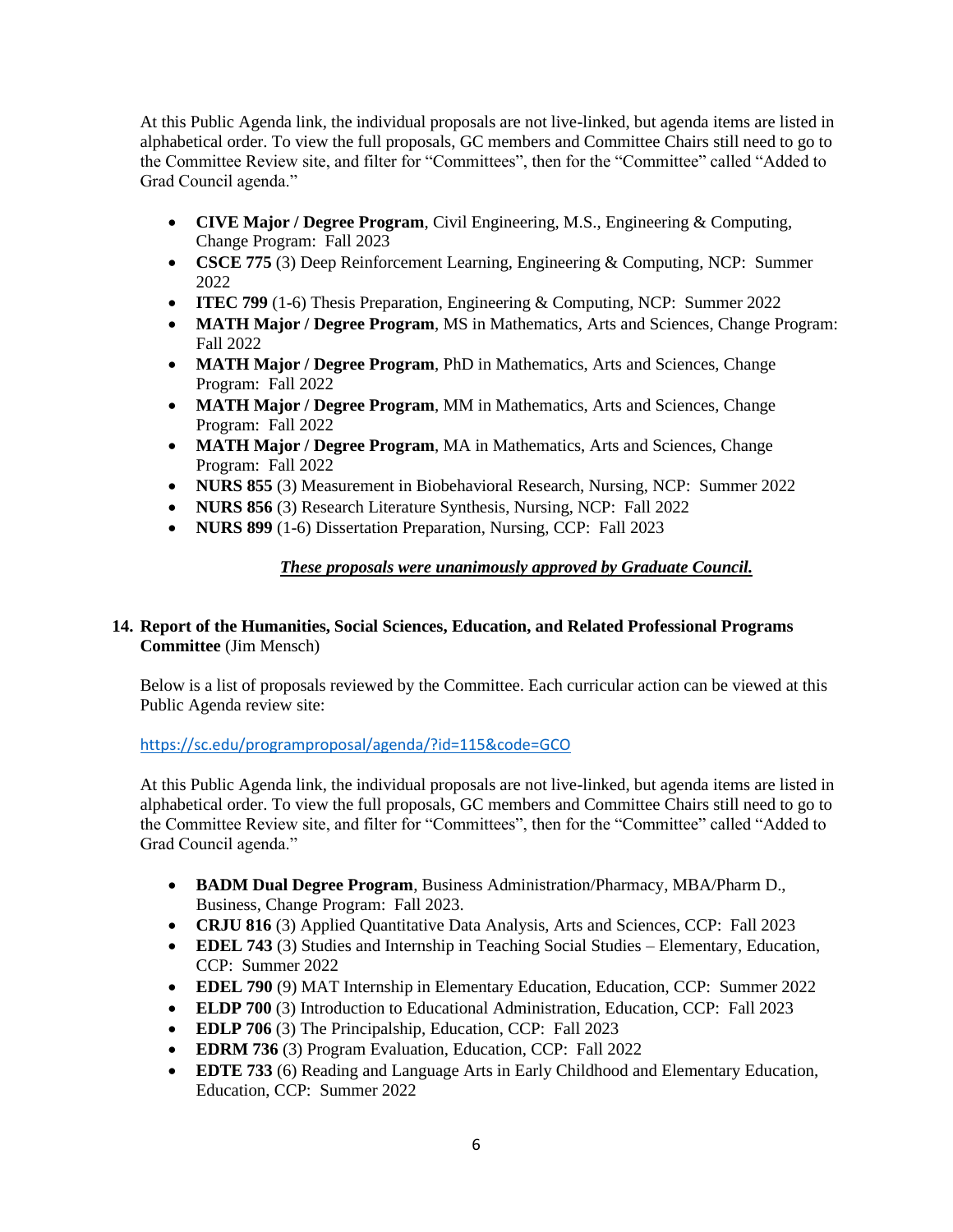- **EDTE 771** (3) Studies and Internship I in Teaching Math Early/Elementary Education, Education, CCP: Summer 2022
- **EDTE 830** (3) Adolescent Literacy Learning in a Multimodal and Digital World, Education, CCP: Summer 2022
- **HRSM 700** (3) Quantitative Methods in HRSM, HRSM, CCP: Summer 2022
- **HRTM 795** (3) Tourism and Hospitality Field Project, HRTM, CCP: Fall 2023
- **ISCI 700** (0) Introduction to Graduate Studies in Library and Information Science, Information & Communications, NCP: Summer 2022
- **I**S**CI 794** (3) Internship in Library and Information Science, Information & Communications, NCP: Summer 2022
- **ISCI 796** (1-6) Independent Study in Library and Information Science, Information & Communications, NCP: Summer 2022
- **JOUR 710** (3) Organizational Communication, Information & Communications, CCP: Summer 2022
- **MKTG 711** (3) Business, Markets and Sustainability, Business, NCP: Summer 2022
- **MKTG 740** (3) Digital Marketing & Social Media Analytics, Business, NCP: Summer 2022
- **SOWK 759** (3) Psychopathology and Psychodiagnostics for Social Work Practice with Children and Adolescents, Social Work, CCP: Summer 2022
- **SOWK 760** (3) Psychopathology and Psychodiagnostics for Social Work Practice with Adults and Older Adults, Social Work, CCP: Summer 2022
- **ZZBA Major / Degree Program,** Master of Sciences in Business Analytics, Business, Change Program: Fall 2023

# *These proposals were unanimously approved by Graduate Council.*

## **15. Report of the Grievances, Appeals and Petitions Committee** (Shana Harrington) No report.

## **16. Other Committee Reports** None.

## **17. Old Business**

None.

## **18. New Business**

Dr. Weldon announced that the Graduate School will be participating in the Give 4 Garnet campaign this year. It starts on May 18<sup>th</sup>. Wright Culpepper will be taking the lead on getting this set up. If you are so inclined to support, we are hoping that we will be able to raise some funds to support our scholarly initiative groups, Professional Development, and our new Graduate Student Resources Hub. Encourage others to support the campaign as well. There will be a lot of correspondence coming out about this effort soon.

Wright added that there are certain challenges that are a part of the event whereas there may be something like a "power hour" where if the unit that receives the most amount of donations in that given hour –not the total dollars but total individual donations, they get an additional monetary amount unlocked for that department. Since we are on the smaller end relative to some of the larger departments, we want to monitor when those challenges are so we can strategize on when we want to donate on that day, May 18th. As we get more information, we will push it out to everyone associated with graduate studies and the like.